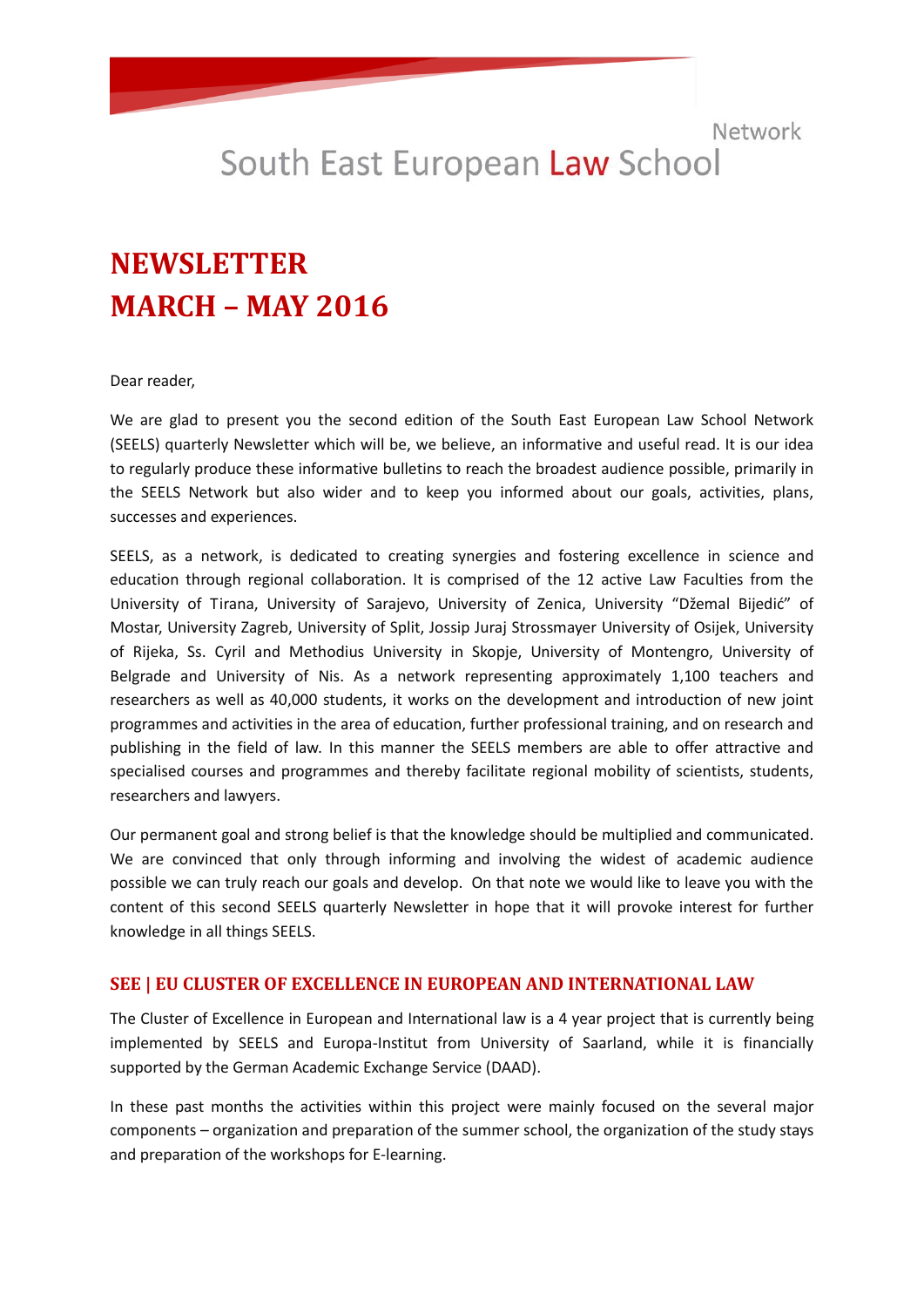# South East European Law School

### **"Human Rights and EU Harmonization in Accession Process" Summer School**

April was predominantly marked with the definition of the topics which were to be the focus of the upcoming summer school. In that sense a list of potential topics was prepared and disseminated among all SEELS members for ranking. The final results have shown that most of the members were interested in Human Rights and EU Harmonization which has defined this year's main focus of the event. The ranking of topics also gave valuable input on key areas of interest shared by the member faculties which will be addressed in the future in the framework of the network. Upon completion of this the call for application was prepared and published. The summer school will take part from 17 to 31 of July in Saarbrücken, Germany.

# **PhD and Professors Research Stays at Europa-Institut**

The call for research stays was disseminated early in March and it caused significant interest among the academics within SEELS network. The project provides for a predefined number of individuals from the SEELS member faculties the chance to advance their research activities at the Europa-Institut. At the moment of the production of this quarterly some of the research stays have already been finalized while others are being organized, as this activity is planned to spread throughout the year.

### **E-Learning workshops**

E-Learning modules are to be developed jointly within the project in the upcoming period enabling thus all of the participants in the project to teach and learn regardless of time and place. The Elearning modules should be on the topic of EU and International law. In mid-December 2015 the first workshop on E-Learning was held in Saarbrücken, engaging major part of the project partner representatives to discuss the potentials of such modules for teaching and learning. In the upcoming period more workshops and trainings are going to take place.

### **Project Publications**

Within the project Cluster of Excellence in EU and International Law, two publications were prepared, published and disseminated: The "EU Selected Documents concerning South East Europe" and "South Eastern Europe and the European Union – Legal Acts". Information about the publications was placed on SEELS website in early March and the dissemination of the books will be implemented in the upcoming period.

### **GRADUATES4ACADEMIA – SUMMER SCHOOL ON MIGRATION LAW**

This is the fourth in a rоw summer school which is organised in collaboration with Europa- Institut and financed by DAAD, and this year it will be held in Ohrid, Macedonia from 09 to 17 of September 2016.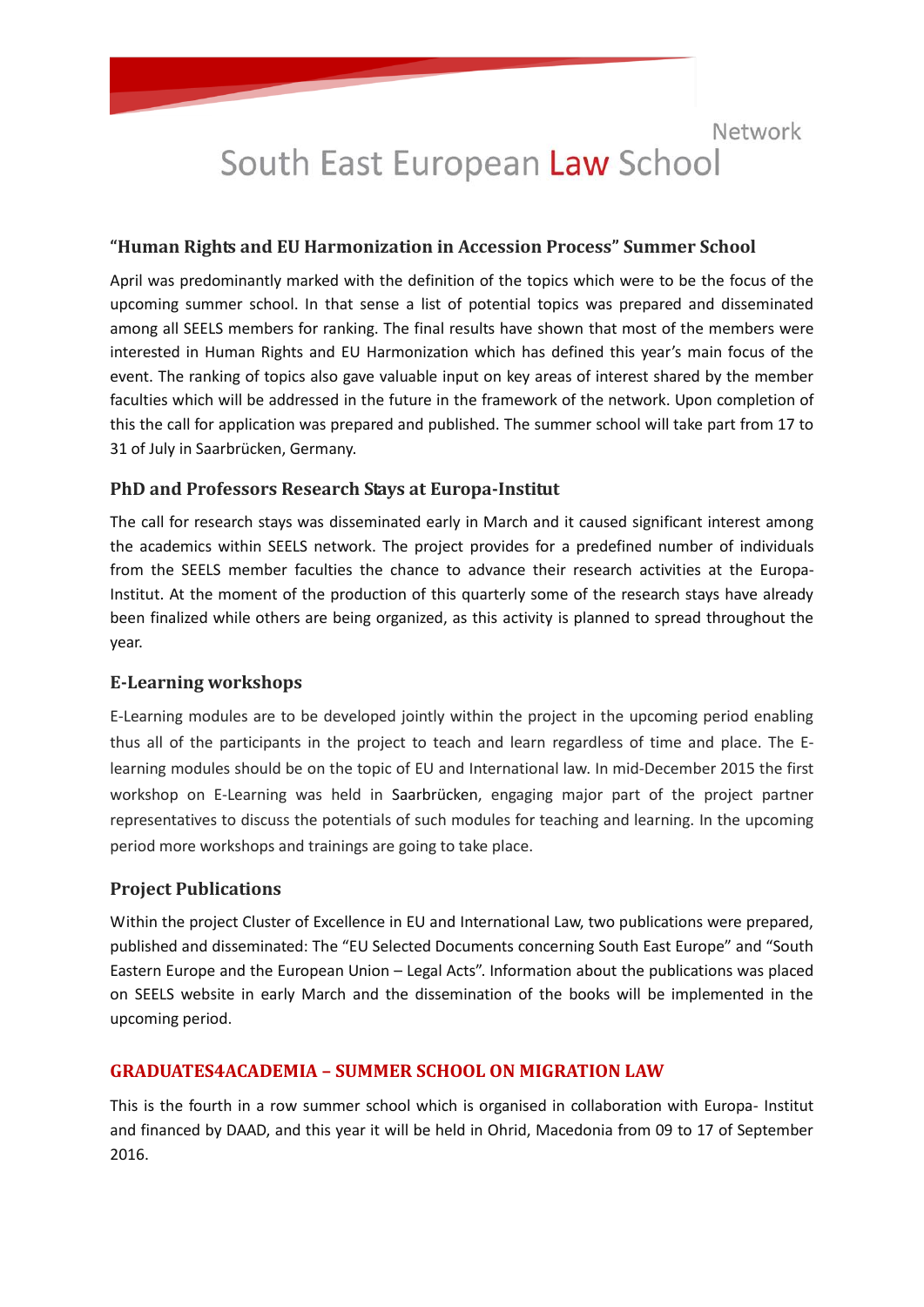# South East European Law School

Since the overall topic of the summer school "Challenges of Migration and Asylum – Legal Aspects" was defined well in advance, and thus the activities related to this project, in this period we were focused on the creation of the more structured programme of the event.

This meant that the general format of the summer school was completed and all partners were contacted and asked to nominate interested lecturers who would be able to teach and participate to it. Most of the proposed lecturers accepted the arrangement and at the moment the structure of the lectures themselves is being discussed. Based on this in the upcoming period a structured agenda of the programme will be prepared and communicated.

In addition a public call and announcement of the call was prepared and will be announced by the end of May or beginning of June while the selection of candidates is expected to be completed by the end of July.

It was also a period where some preliminary logistic activities related to the organization of the accommodation of the participants and the transport of the same.

#### **SEELS NETWORK DATABASE PROJECT**

For the purpose of the design of the database and providing its content the Faculty of Law in Rijeka, as the main implementation body, asked the SEELS members to provide proposal for the main scientific publications to be included in the database as well as articles from the Journals the members are publishing. The data is being collected by the Faculty of Law in Rijeka and the proposal was disseminated to all SEELS members.

A repository of scientific production of legal scholars within SEELS Network has been established within the framework of SEELS Network Database project on March 15, 2016, and the implementing activities are under way ever since. The aim of the project is to create a collection that would enable a systematic collecting, processing and storage of scientific productivity of legal scholars within the SEELS network. The expected result would be a greater visibility of legal scientific publications and research papers to a larger circle of scholars. Thematic repository will include a variety of digital objects, with an emphasis on scientific work of scientists, conference papers, doctoral thesis, and conference proceedings

In the past period a newly established SEELS Networks database (SEELS NDB) was made available on the website[: https://seels.pravri.uniri.hr/,](https://seels.pravri.uniri.hr/) which was created and launched successfully.

Being at an initial stage of the project implementation phase, this main page currently only presents a set of basic information about SEELS *Network database.* The process of collecting proposals of scientific publications that will be included and stored here is an ongoing activity, and will be developed in the upcoming period.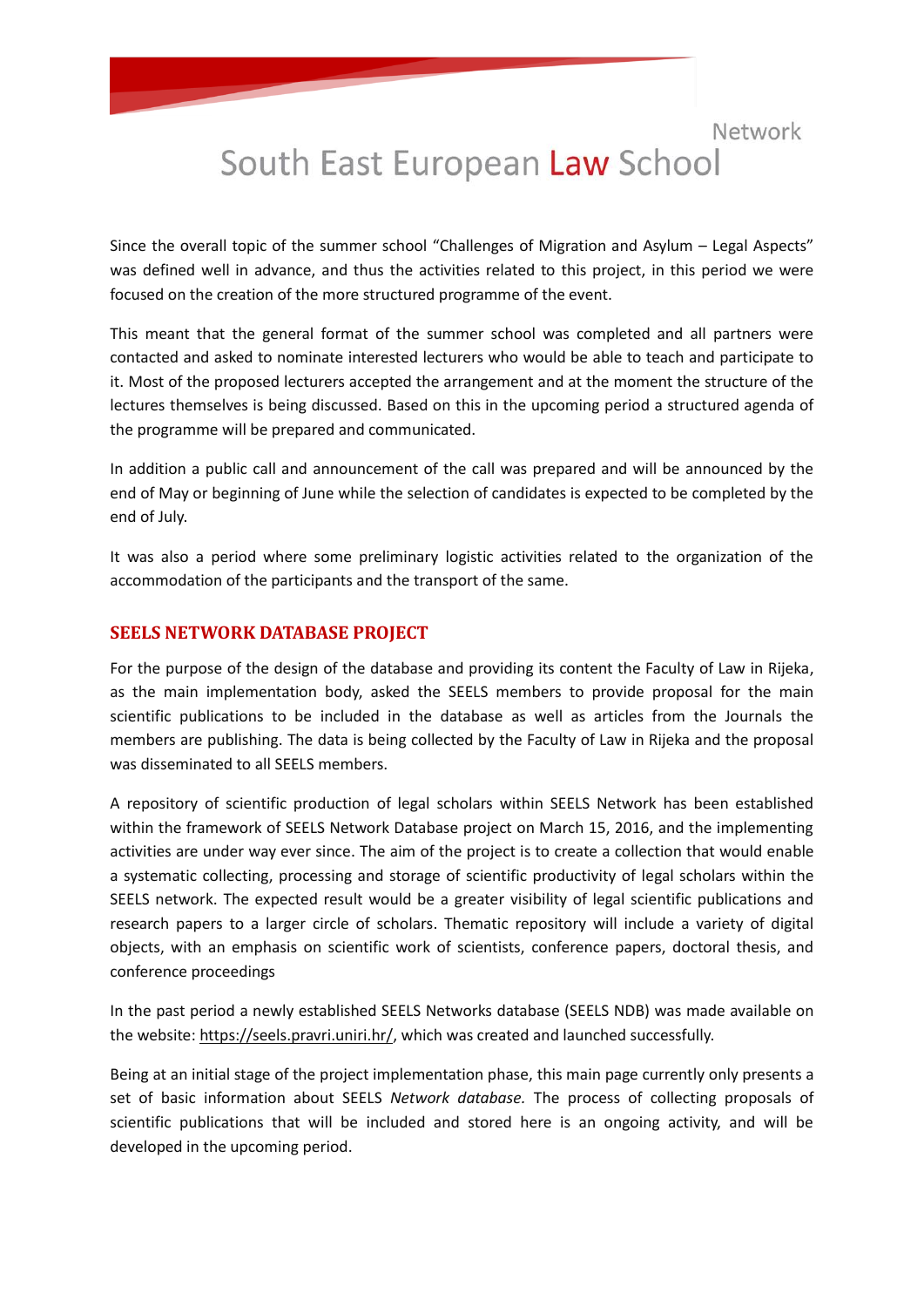# South East European Law School

### **"LEGAL ENGLISH" PILOT PROJECT BETWEEN FACULTY OF LAW, UNIVERSITY OF TIRANA AND BOSTON COLLEGE**

The SEELS Management Board approved the implementation of a pilot project between the Faculty of Law, University of Tirana and Boston College on the subject of Legal English language skills development. Organised trough Skype sessions by students from the partnering faculties, the pilot project will provide relevant findings that might lead to its replication by other SEELS member faculties and English speaking law schools.

# **FULBRIGHT SPECIALIST PROGRAMME COOPERATION BETWEEN FACULTY OF LAW, UNIVERSITY OF TIRANA AND BOSTON COLLEGE**

Centre for SEELS was approached by Professor Dr. Joan Blum from Boston College, School of Law seeking our support to establish a contact to the University of Tirana, Faculty of Law. Prof. Dr. Blum expressed her interest to organize an intensive course for upper-level students on US law as well as opportunities to discuss teaching methods with faculty staff in the framework of the Fulbright Specialst Programme. Centre for SEELS facilitated the two parties in establishing direct communication lines.

# **"LEGAL PROTECTION AGAINST DISCRIMINATION IN SOUTH EAST EUROPE" PROJECT**

#### **Initiation of the project and role of SEELS**

Together with the Ludwig Boltzmann Institute for Human Rights in Vienna, SEELS is one of the key partners in the regional research project "Legal Protection against discrimination in South East Europe", funded by the German Ministry of Economic Cooperation and Development and implemented by the Deutsche Gesellschaft für Internationale Zusammenarbeit's (GIZ's) Open Regional Fund – Legal Reform.

Officially launched with the kick-off meeting held in Skopje on the  $21<sup>st</sup>$  of October 2015, this project has the objective to improve the methodological capacities of the relevant stakeholders to act against discrimination in SEE region. As an output of the project two main results are expected. Firstly, the state authorities dealing with anti-discrimination should be enabled to improve the enforcement of the protection against discrimination in their institutions, and secondly, the educational institutions and law faculties should improve the quality of education on anti-discrimination anchored in legal training.

Three core activities have been planned as an integral part of this project: conduction of national researches by team of experts; preparation of a regional comparative study; and production, publication and dissemination of a policy brief. The team of experts conducted the national research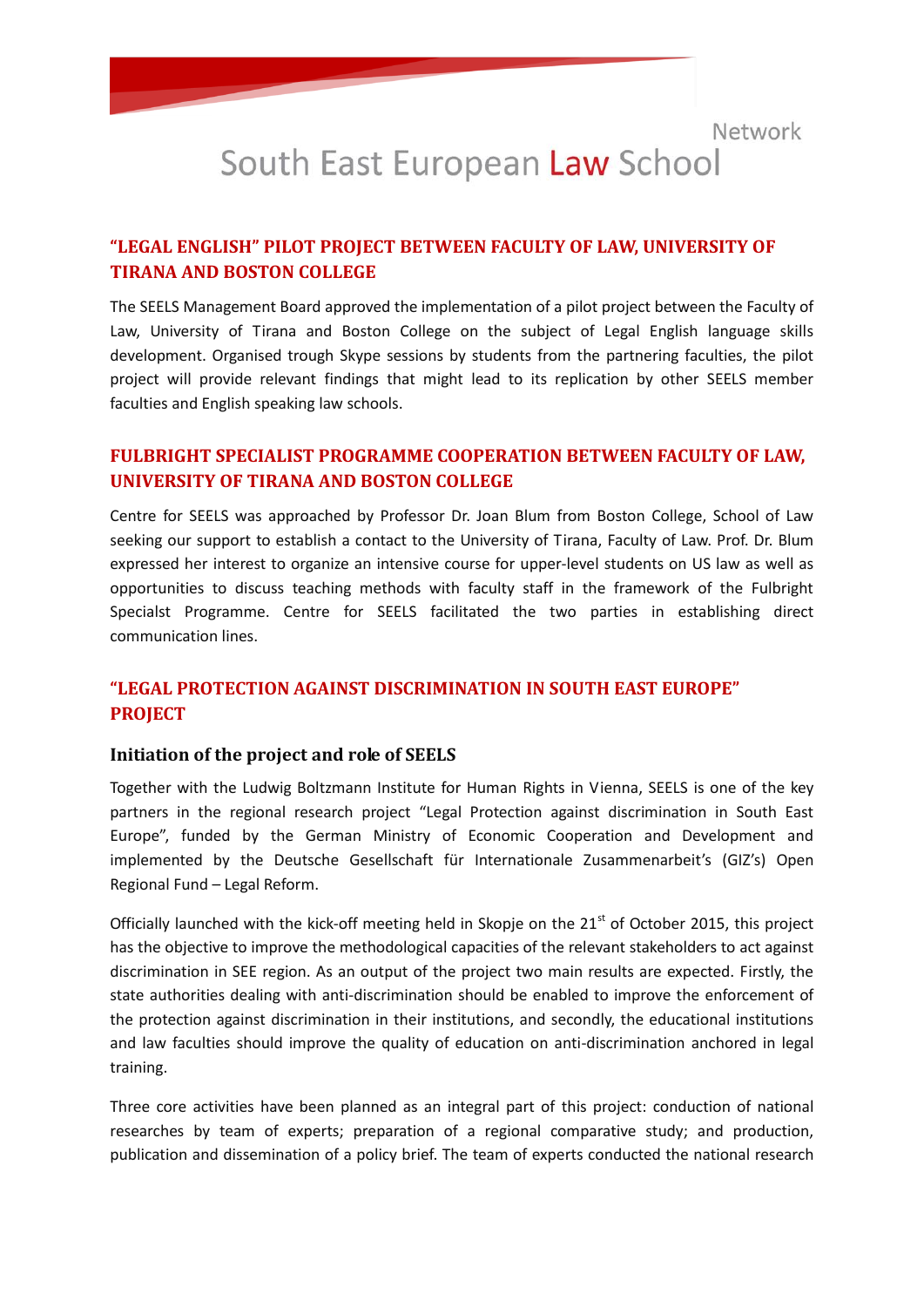# South East European Law School

based on methodology that has been jointly developed at the meeting held on the  $15<sup>th</sup>$  of December 2015, in Belgrade, and presented the key findings on the multiple public debates held.

SEELS' experts, conducting the national research were:

- Prof. Dr. Flutura Kola-Tafaj, Faculty of Law, University of Tirana,
- Prof. Dr. Maja Čolaković, Faculty of Law, "Džemal Bijedić" University of Mostar,
- Prof. Dr. Zlatan Meškić, Faculty of Law, University of Zenica,
- Asst. Prof. Dr. Midhat Izmirlija, Faculty of Law, University of Sarajevo,
- Prof. Dr. Mario Vinković, Faculty of Law, Josip Juraj Strossmayer University of Osijek,
- Prof. Dr. Nada Bodiroga-Vukobrat, Faculty of Law, University of Rijeka,
- Asst. Prof. Dr. Antonija Petričušić, Facilty of Law, University of Zagreb,
- Asst. Prof. Dr. Elena Mihajlova, Iustinianus Primus Faculty of Law, Ss. Cyril and Methodius University in Skopje,
- Prof. Dr. Ivana Jelić, Faculty of Law, University of Montenegro,
- Asst. Prof. Dr. Ivana Krstić Davinić, Faculty of Law, University of Belgrade.

#### **Public debates under the activities of the project**

During the second and third week of April multiple public debates in Albania (Tirana), Bosnia and Herzegovina (Sarajevo), Croatia (Zagreb), Macedonia (Skopje), Montenegro (Podgorica) and Serbia (Belgrade) were organised by GIZ under the aforementioned project. During those public debates the experts who conducted the national researches on anti-discrimination presented their key findings. Many stakeholders of the respective countries attended the public debates and gave their contribution during the open discussions. Bearing that the national research is the first activity planned, on its basis a regional study and a policy brief are going to be prepared, published and disseminated in the following period.

The project is planned to be completed in August 2016.

# **REGIONAL PROJECT: "IMPROVING ENFORCEMENT OF COLLECTIVE REDRESS IN SOUTH EAST EUROPE"**

The Management Board of SEELS approved the SEELS' involvement in the project "Improving enforcement of collective redress in South Eastern Europe". Upon the approval of the Management Board, activities were undertaken for organizing the kick off meeting. Centre for SEELS in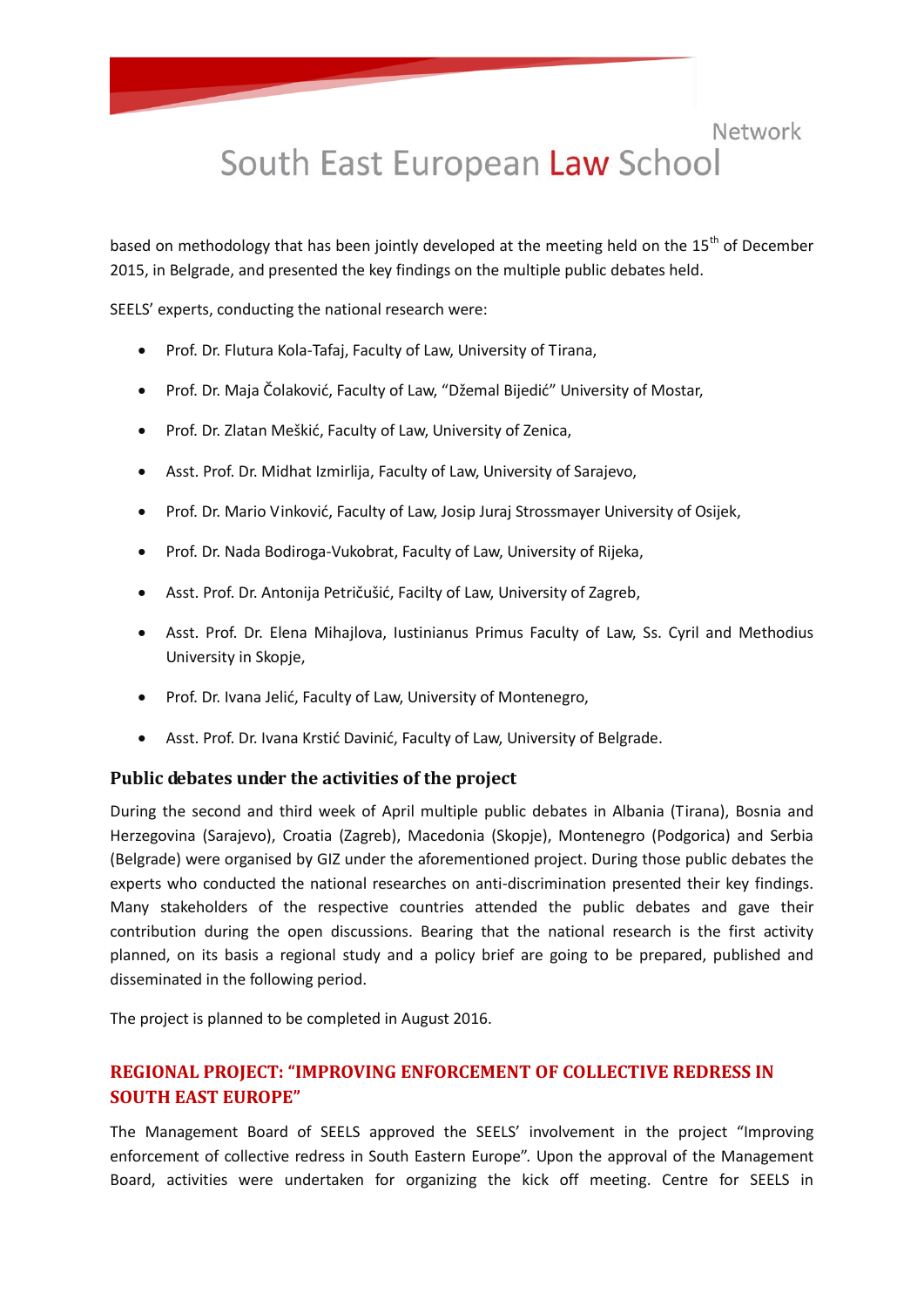# South East European Law School

collaboration with GIZ Open Regional Fund for South East Europe - Legal Reform office in Skopje organized the one day kick off meeting aimed at further development of the project. It took place in Skopje on the  $19<sup>th</sup>$  of May. It was an opportunity for all the partners within the project to get better acquainted with the project structure and scope, to define the steering structure and models of cooperation as well as to agree on the issues of monitoring within the project itself. SEELS network was presented with 6 country representatives for each SEELS member country.

#### **SEE LAW JOURNAL**

The newly established Editorial Board of the SEE Law Journal confirmed the Editorial Policy of the Journal.

On 15<sup>th</sup> of March the third Call for Papers for the SEE Law Journal was published on the SEELS website and SEELS Facebook page. All SEELS members were asked to share the Call on their respective websites and amongst the potential interested authors.

In the efforts to improve and make the SEE Law Journal more visible, especially bearing in mind that its future editions will be exclusively produced in electronic format, a detailed review of the SEE Law Journal subpage on the SEELS' website was made and a new structure of the subpage was introduced. It contains more detailed information on the journal, previous editions, editorial board, active calls etc.

### **FUNDRAISING AND EXTENDING PARTNERSHIPS**

### **Proposal Submission: "Challenges for Europe's Societies, Neighbors and Partners"**

On the 17<sup>th</sup> of May the proposal "Challenges for Europe's Societies, Neighbors and Partners" was submitted to the German Federal Ministry of Education and Research. Besides the lead partner Europa-Institut, SEELS and the Law Faculties of Zagreb and Krakow form the core consortium. The project is aimed to build up capacities in the EU fundraising with particular emphasis to Horizon 2020.

#### **Spreading the word about SEELS**

In the period between March and May 2016, the staff of the Centre for SEELS has approached law schools in Europe and Northern America to seek for new collaboration potentials. Information brochures, flyers and activity reports have been sent to more than 50 law schools. Working meetings have been held among others with the Faculty of Law University of Passau (Germany), Humboldt University Berlin - Law and Society Institute (Germany), European Legal Studies Institute University of Osnabrück (Germany), the AIRE Centre (UK) and the Faculty of Law University of Paris Oest Nanterre La Defense (France).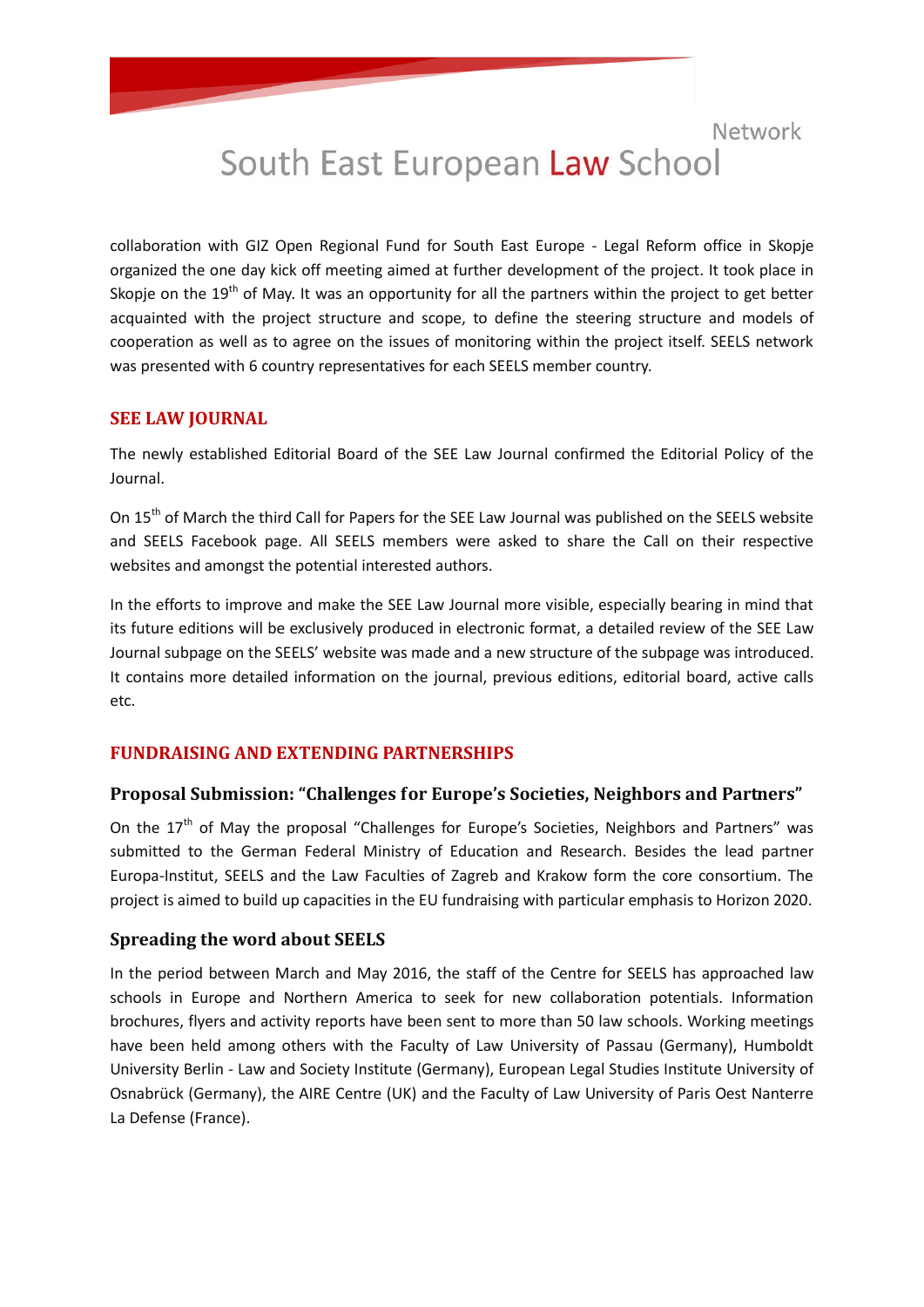# South East European Law School

#### **Conference Participation**

SEELS has also participated in numerous events and conferences, all with the intention to increase the visibility and to generate new opportunities for collaborations:

- "Reform of the reformed legal education", SEELS representatives meeting at the Faculty of Law in Sarajevo
- Walter Hallstein Colloquium "Current Challenges of EU Foreign Policy", Goethe University Frankfurt, Germany
- Jean Monnet Symposium "How much Differentiation and Flexibility Can European Integration Bear?", European Academy Otzenhausen, Germany
- Annual Meeting of the European Law School Association (ELFA), University of Groningen, The **Netherlands**
- DAAD Conference "Strategic Partnerships and Thematic Networks", Berlin, Germany

#### **Establishment of the SEE Judicial Training Institutions Network**

On the initiative of the Regional Cooperation Council (RCC), the SEE Judicial Training Institutions Network has been officially founded on the  $13<sup>th</sup>$  and  $14<sup>th</sup>$  of April in Bucharest, Romania. SEELS together with AIRE Centre and the American Bar Association have been approached to contribute as strategic partners to this endeavor.

Discussions on SEELS concrete involvement will continue during the summer months.

More information about the SEE Judicial Training Institutions Network can be found here:

<http://www.rcc.int/press/287/see-judicial-training-institutions-network-established>

### **INTERNSHIP & SCHOLARSHIP POOL**

#### **Regular monitoring and publishing of internships**

The Internship Pool is one of SEELS' projects, which was a direct product of the "EU Opens Markets" Summer School, held in 2015. The summer school was held, and the project was initiated and maintained in collaboration with the Europa-Institut (Saarland University), with support of DAAD trough the financial assistance of the Foreign Office of the Federal Republic of Germany.

After the initiation of the project, the Centre for SEELS developed a subsection on SEELS' webpage specifically for it, and regularly published internship opportunities for the students of SEELS' members there. Furthermore, the Centre for SEELS regularly published the internship opportunities